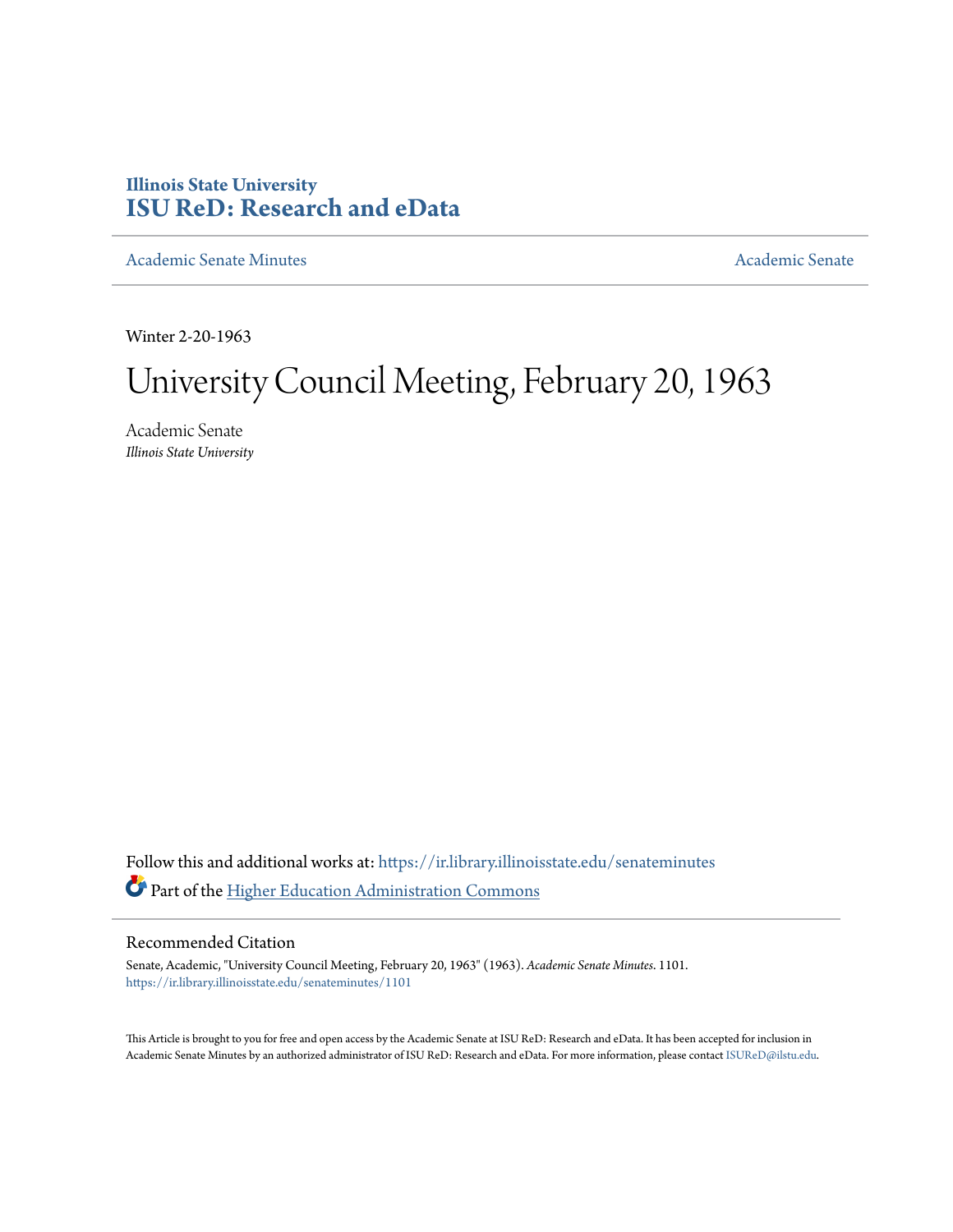## MINUTES OF THE UNIVERSITY COUNCIL (Not Approved by the Council) **Belands of the Book says in our**

#### Date: February

| $1 - 0$ and $1 - 0$ $\sqrt{2}$ $\sqrt{2}$ $\sqrt{2}$ $\sqrt{2}$ $\sqrt{2}$ $\sqrt{2}$ $\sqrt{2}$ $\sqrt{2}$ | 2020 - 2020 2021                               |
|-------------------------------------------------------------------------------------------------------------|------------------------------------------------|
| Members Present                                                                                             | Members Absent                                 |
| Robert Bone                                                                                                 | Arthur Larsen<br>Eric Johnson                  |
| Arley Gillett                                                                                               | Lewis Legg Willard McCarthy                    |
| Hal Gilmore                                                                                                 | Frank Philpot                                  |
| Barbara Hall                                                                                                | Donald Prince Williams                         |
| DeVerne Dalluge                                                                                             | Elizabeth Russell Communications               |
| Warren Harden                                                                                               | Charles White<br>Control of the Control of the |
| Arlan Helgeson                                                                                              |                                                |

Commercial control

### APPROVAL OF MINUTES AND ALL AND AND ALL AND AND ALL AND AND ALL AND ALL AND ALL AND ALL AND ALL AND ALL AND ALL

The minutes of the January 16 meeting of the University Council were accepted as distributed to the faculty.

The second company of the second company of the second company of the second company of the second company of the second company of the second company of the second company of the second company of the second company of th

#### ELECTION COMMITTEE REPORT

Miss Barbara Hall, Chairman of the Election Committee, reported that the following faculty members were nominated as a result of the election held last week.

**Example 2018 Ferman Bishop Company of Sohn Trotter** Mark Plummer and I Lynn Brown Roger Champagne

Religion of Ralph Smith and the contract Brush and the contract of the contract of the contract of the contract of the contract of the contract of the contract of the contract of the contract of the contract of the contrac

All committee to see a

SALE IN THE SALE REPORT

Arley Gillett

These names will appear on the election ballot which will be distributed to the faculty on March 5.

The University Council discussed the problems of conducting the nomination election with the increasing number of faculty members. Following this discussion Mr. Gilmore moved that the University Council appoint a committee to study the procedures of election to the University Council -- manner in which candidates are nominated, eligibility for voting in elections, and procedures for conducting elections -- and that the committee present to the University Council, at a later meeting, recommendations for possible modification of the present system.

#### REPORT OF THE UNIVERSITY RENTAL BOOKSTORE MANAGEMENT

Mr. Gibson, Mr. Gehrt, Mr. Niemi, and Mr. Walker gave a report to the University Council concerning the financial management and operational policies of the University Rental Bookstore. The report explained the reasons for an increase in the rental fee to become effective in September, 1963, clarified the procedures to be followed by faculty when requesting textbooks, pointed out some of the causes resulting in shortages at the beginning of the semester, and indicated the increase in the number of books purchased by students. The management expressed the hope that the increase in fee would allow some increase in the services provided by the bookstore. At the conclusion of the report Mr. White moved that the report on the textbook service be approved and that Mr. Gibson, Mr. Gehrt, Mr. Niemi, and Mr. Walker be commended for providing the valuable information to the University Council which is attempting to find solutions to better the utilization of textbook materials at the University. The motion was seconded by Mr. Helgeson. The motion carried.

Following a discussion of the report by the University Council Mr. Harden moved that the executive committee of the University Council appoint a small committee to consider the resolution of the American Association of University Professors and the problems raised in the discussion at the University Council meeting. The motion was seconded by Mr. Helgeson. The motion carried.

#### No. 10

Visitors Dan Gehrt Harold Gibson Edwin Niemi Jack Walker